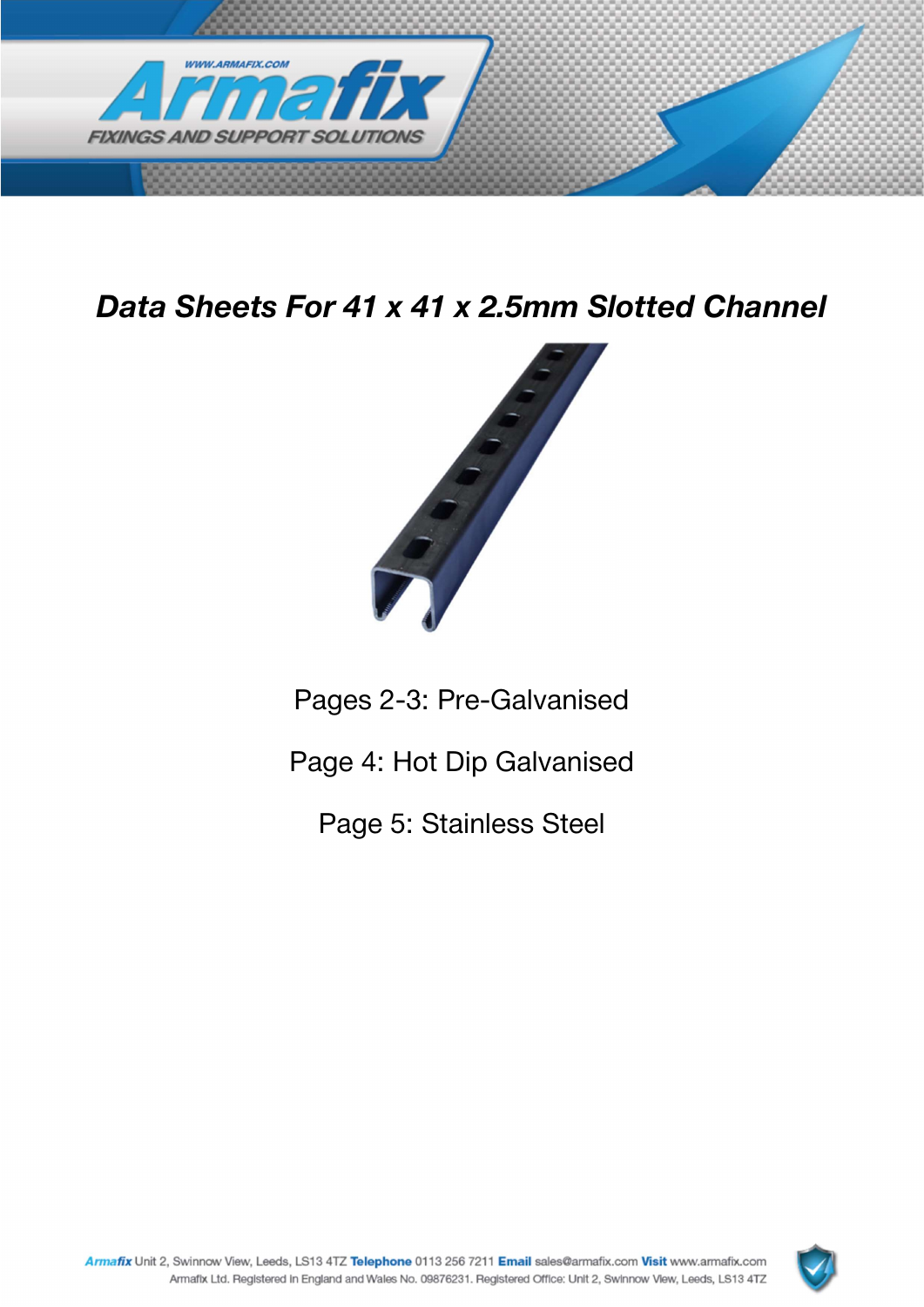

EWS Building Systems Headway Road Wolverhampton WV10 6PZ

Tel. 01902 623333 Fax: 01902 623300 Website: www.ews-ltd.com

Loading Conditions:

### **T3779 Slotted 41x41x2.5 thk.** (Mass 2.47kg/m)



|                          | <b>Ultimate Loading</b>           |                           | Limit Def. Span/200        |                           | Limit Def. Span/360        |                           |
|--------------------------|-----------------------------------|---------------------------|----------------------------|---------------------------|----------------------------|---------------------------|
| <b>Beam Span</b><br>(mm) | <b>Total Applied</b><br>Load (kg) | <b>Total Def.</b><br>(mm) | <b>Applied UDL</b><br>(kg) | <b>Total Def.</b><br>(mm) | <b>Applied UDL</b><br>(kg) | <b>Total Def.</b><br>(mm) |
| 250                      | 1604.1                            | 0.3                       |                            |                           |                            |                           |
| 500                      | 801.2                             | 1.0                       |                            |                           |                            |                           |
| 750                      | 533.2                             | 2.3                       |                            |                           | 483.6                      | 2.1                       |
| 1000                     | 399.0                             | 4.1                       |                            |                           | 270.6                      | 2.8                       |
| 1250                     | 318.2                             | 6.4                       | 311.5                      | 6.3                       | 171.7                      | 3.5                       |
| 1500                     | 264.2                             | 9.2                       | 214.8                      | 7.5                       | 117.7                      | 4.2                       |
| 1750                     | 225.5                             | 12.5                      | 156.2                      | 8.8                       | 84.9                       | 4.9                       |
| 2000                     | 196.3                             | 16.4                      | 118.0                      | 10.0                      | 63.3                       | 5.6                       |
| 2250                     | 173.4                             | 20.7                      | 91.5                       | 11.3                      | 48.4                       | 6.3                       |
| 2500                     | 155.1                             | 25.6                      | 72.5                       | 12.5                      | 37.5                       | 6.9                       |
| 2750                     | 139.9                             | 31.0                      | 58.2                       | 13.8                      | 29.3                       | 7.6                       |
| 3000                     | 127.2                             | 37.0                      | 47.2                       | 15.0                      | 22.9                       | 8.3                       |
| 3250                     | 116.4                             | 43.4                      | 38.5                       | 16.3                      | 17.8                       | 9.0                       |
| 3500                     | 107.1                             | 50.5                      | 31.5                       | 17.5                      | 13.7                       | 9.7                       |
| 3750                     | 98.9                              | 58.0                      | 25.7                       | 18.8                      | 10.2                       | 10.4                      |
| 4000                     | 91.7                              | 66.1                      | 20.9                       | 20.0                      | 7.2                        | 11.1                      |
| 4250                     | 85.2                              | 74.7                      | 16.7                       | 21.3                      | 4.6                        | 11.8                      |
| 4500                     | 79.4                              | 83.9                      | 13.2                       | 22.5                      | 2.4                        | 12.5                      |
| 4750                     | 74.2                              | 93.7                      | 10.1                       | 23.8                      | 0.4                        | 13.2                      |
| 5000                     | 69.4                              | 104.0                     | 7.3                        | 25.0                      |                            |                           |
| 5250                     | 65.1                              | 114.8                     | 4.9                        | 26.3                      |                            |                           |
| 5500                     | 61.1                              | 126.3                     | 2.7                        | 27.5                      |                            |                           |
| 5750                     | 57.4                              | 138.3                     | 0.7                        | 28.8                      |                            |                           |
| 6000                     | 53.9                              | 151.0                     |                            |                           |                            |                           |





**Load, Span & Deflection Graph**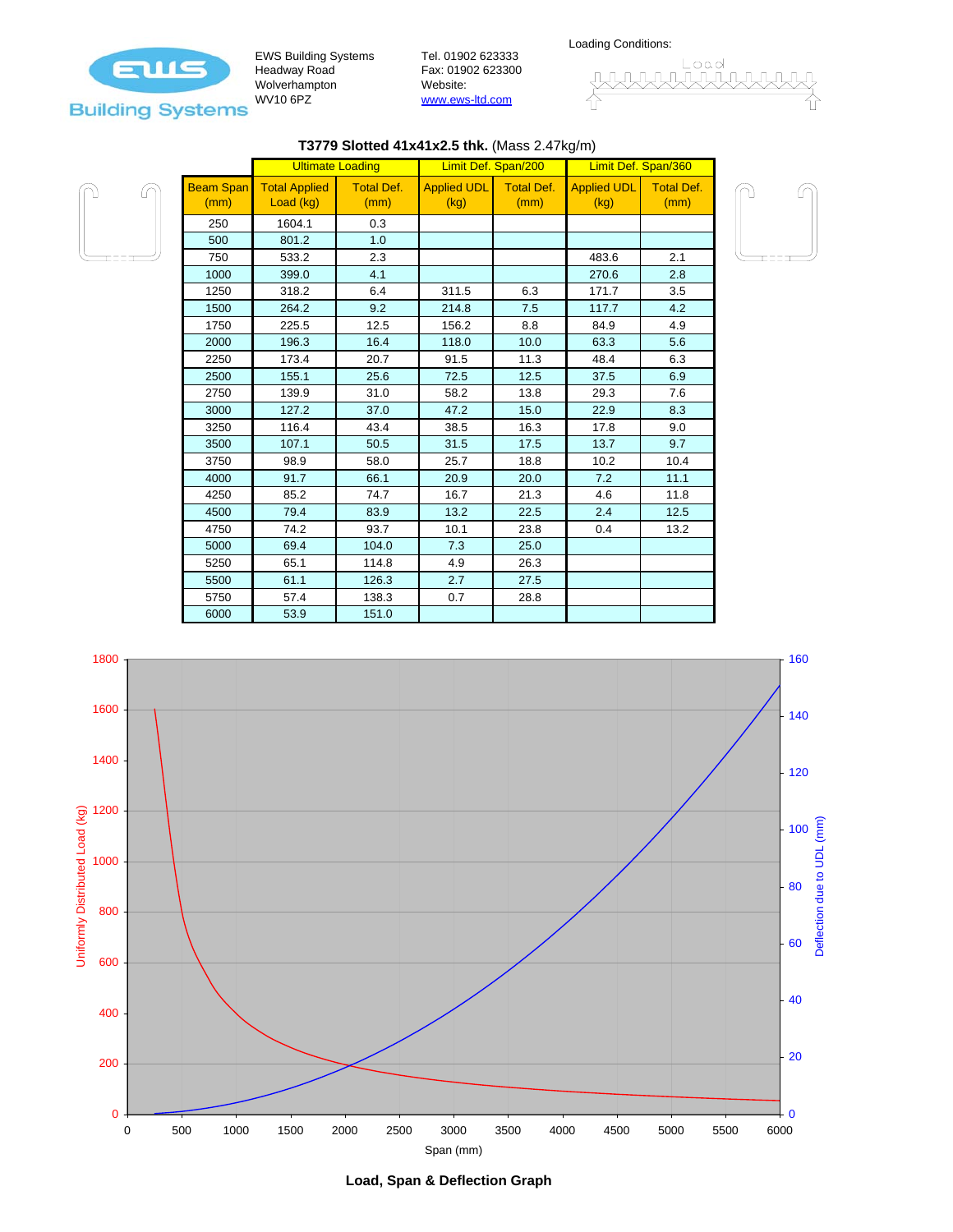

EWS Building Systems Headway Road Wolverhampton WV10 6PZ

Г

Tel. 01902 623333 Fax: 01902 623300 Website: www.ews-ltd.com



## **T3779 Slotted 41x41x2.5 thk.** (Mass 2.47kg/m)



|                          | <b>Ultimate Loading</b>        |                           | Limit Def. Span/200            |                           | Limit Def. Span/360            |                           |
|--------------------------|--------------------------------|---------------------------|--------------------------------|---------------------------|--------------------------------|---------------------------|
| <b>Beam Span</b><br>(mm) | <b>Central Pt</b><br>Load (kg) | <b>Total Def.</b><br>(mm) | <b>Central Pt</b><br>Load (kg) | <b>Total Def.</b><br>(mm) | <b>Central Pt</b><br>Load (kg) | <b>Total Def.</b><br>(mm) |
| 250                      | 802.0                          | 0.2                       |                                |                           |                                |                           |
| 500                      | 400.6                          | 0.8                       |                                |                           |                                |                           |
| 750                      | 266.6                          | 1.8                       |                                |                           |                                |                           |
| 1000                     | 199.5                          | 3.3                       |                                |                           | 169.1                          | 2.8                       |
| 1250                     | 159.1                          | 5.1                       |                                |                           | 107.3                          | 3.5                       |
| 1500                     | 132.1                          | 7.4                       | 134.2                          | 7.5                       | 73.5                           | 4.2                       |
| 1750                     | 112.7                          | 10.1                      | 97.6                           | 8.8                       | 53.0                           | 4.9                       |
| 2000                     | 98.1                           | 13.2                      | 73.7                           | 10.0                      | 39.6                           | 5.6                       |
| 2250                     | 86.7                           | 16.7                      | 57.2                           | 11.3                      | 30.2                           | 6.3                       |
| 2500                     | 77.5                           | 20.7                      | 45.3                           | 12.5                      | 23.5                           | 6.9                       |
| 2750                     | 70.0                           | 25.1                      | 36.4                           | 13.8                      | 18.3                           | 7.6                       |
| 3000                     | 63.6                           | 30.0                      | 29.5                           | 15.0                      | 14.3                           | 8.3                       |
| 3250                     | 58.2                           | 35.3                      | 24.1                           | 16.3                      | 11.1                           | 9.0                       |
| 3500                     | 53.5                           | 41.1                      | 19.7                           | 17.5                      | 8.5                            | 9.7                       |
| 3750                     | 49.4                           | 47.4                      | 16.1                           | 18.8                      | 6.4                            | 10.4                      |
| 4000                     | 45.8                           | 54.2                      | 13.0                           | 20.0                      | 4.5                            | 11.1                      |
| 4250                     | 42.6                           | 61.4                      | 10.5                           | 21.3                      | 2.9                            | 11.8                      |
| 4500                     | 39.7                           | 69.2                      | 8.2                            | 22.5                      | 1.5                            | 12.5                      |
| 4750                     | 37.1                           | 77.5                      | 6.3                            | 23.8                      | 0.2                            | 13.2                      |
| 5000                     | 34.7                           | 86.3                      | 4.6                            | 25.0                      |                                |                           |
| 5250                     | 32.5                           | 95.7                      | 3.1                            | 26.3                      |                                |                           |
| 5500                     | 30.5                           | 105.6                     | 1.7                            | 27.5                      |                                |                           |
| 5750                     | 28.7                           | 116.2                     | 0.4                            | 28.8                      |                                |                           |
| 6000                     | 27.0                           | 127.3                     |                                |                           |                                |                           |





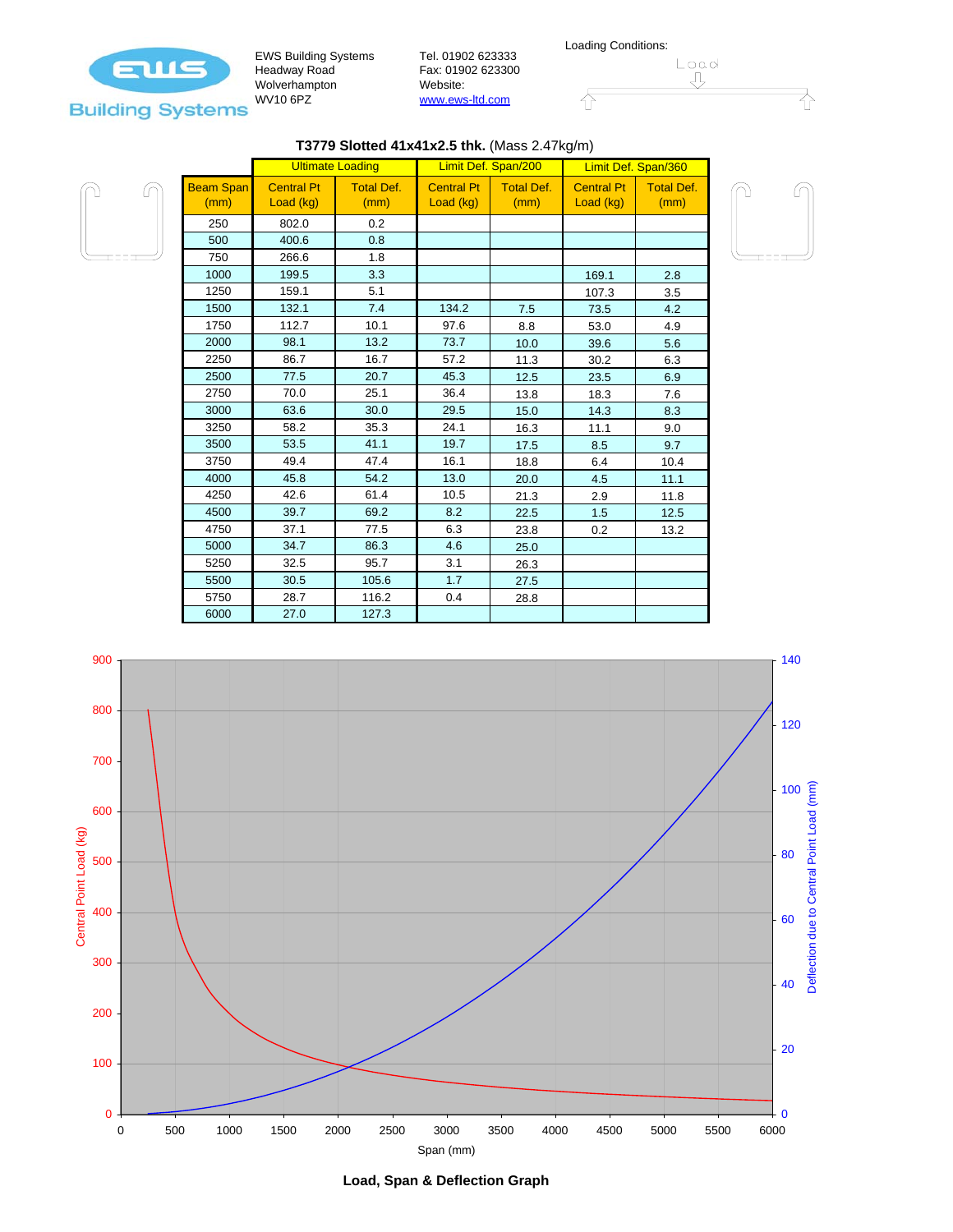#### T3779 Slotted 41x41x2.5 thk. (Mass 2.47kg/m)

| <b>Ultimate Loading</b>     |                                   |                           | Limit Def. Span/200        |                    | Limit Def. Span/360        |                           |
|-----------------------------|-----------------------------------|---------------------------|----------------------------|--------------------|----------------------------|---------------------------|
| <b>Beam</b><br>Span<br>(mm) | <b>Total Applied</b><br>Load (kg) | <b>Total Def.</b><br>(mm) | <b>Applied UDL</b><br>(mm) | Total Def.<br>(mm) | <b>Applied UDL</b><br>(mm) | <b>Total Def.</b><br>(mm) |
| 250                         | 1604.1                            | 0.3                       |                            |                    |                            |                           |
| 500                         | 801.2                             | 1.0                       |                            |                    |                            |                           |
| 750                         | 533.2                             | 2.3                       |                            |                    | 483.6                      | 2.1                       |
| 1000                        | 399.0                             | 4.1                       |                            |                    | 270.6                      | 2.8                       |
| 1250                        | 318.2                             | 6.4                       | 311.5                      | 6.3                | 171.7                      | 3.5                       |
| 1500                        | 264.2                             | 9.2                       | 214.8                      | 7.5                | 117.7                      | 4.2                       |
| 1750                        | 225.5                             | 12.5                      | 156.2                      | 8.8                | 84.9                       | 4.9                       |
| 2000                        | 196.3                             | 16.4                      | 118.0                      | 10.0               | 63.3                       | 5.6                       |
| 2250                        | 173.4                             | 20.7                      | 91.5                       | 11.3               | 48.4                       | 6.3                       |
| 2500                        | 155.1                             | 25.6                      | 72.5                       | 12.5               | 37.5                       | 6.9                       |
| 2750                        | 139.9                             | 31.0                      | 58.2                       | 13.8               | 29.3                       | 7.6                       |
| 3000                        | 127.2                             | 37.0                      | 47.2                       | 15.0               | 22.9                       | 8.3                       |
| 3250                        | 116.4                             | 43.4                      | 38.5                       | 16.3               | 17.8                       | 9.0                       |
| 3500                        | 107.1                             | 50.5                      | 31.5                       | 17.5               | 13.7                       | 9.7                       |
| 3750                        | 98.9                              | 58.0                      | 25.7                       | 18.8               | 10.2                       | 10.4                      |
| 4000                        | 91.7                              | 66.1                      | 20.9                       | 20.0               | 7.2                        | 11.1                      |
| 4250                        | 85.2                              | 74.7                      | 16.7                       | 21.3               | 4.6                        | 11.8                      |
| 4500                        | 79.4                              | 83.9                      | 13.2                       | 22.5               | 2.4                        | 12.5                      |
| 4750                        | 74.2                              | 93.7                      | 10.1                       | 23.8               | 0.4                        | 13.2                      |
| 5000                        | 69.4                              | 104.0                     | 7.3                        | 25.0               |                            |                           |
| 5250                        | 65.1                              | 114.8                     | 4.9                        | 26.3               |                            |                           |
| 5500                        | 61.1                              | 126.3                     | 2.7                        | 27.5               |                            |                           |
| 5750                        | 57.4                              | 138.3                     | 0.7                        | 28.8               |                            |                           |
| 6000                        | 53.9                              | 151.0                     |                            |                    |                            |                           |







Load, Span & Deflection Graph

Loading Conditions:



| <b>TECHNICAL SPECIFICATION</b>       |  |
|--------------------------------------|--|
| Performance                          |  |
| Complies with BS EN6946:1988         |  |
| Slot Detail                          |  |
| 28 x 14mm slots                      |  |
| 25 x 11mm slots available on request |  |